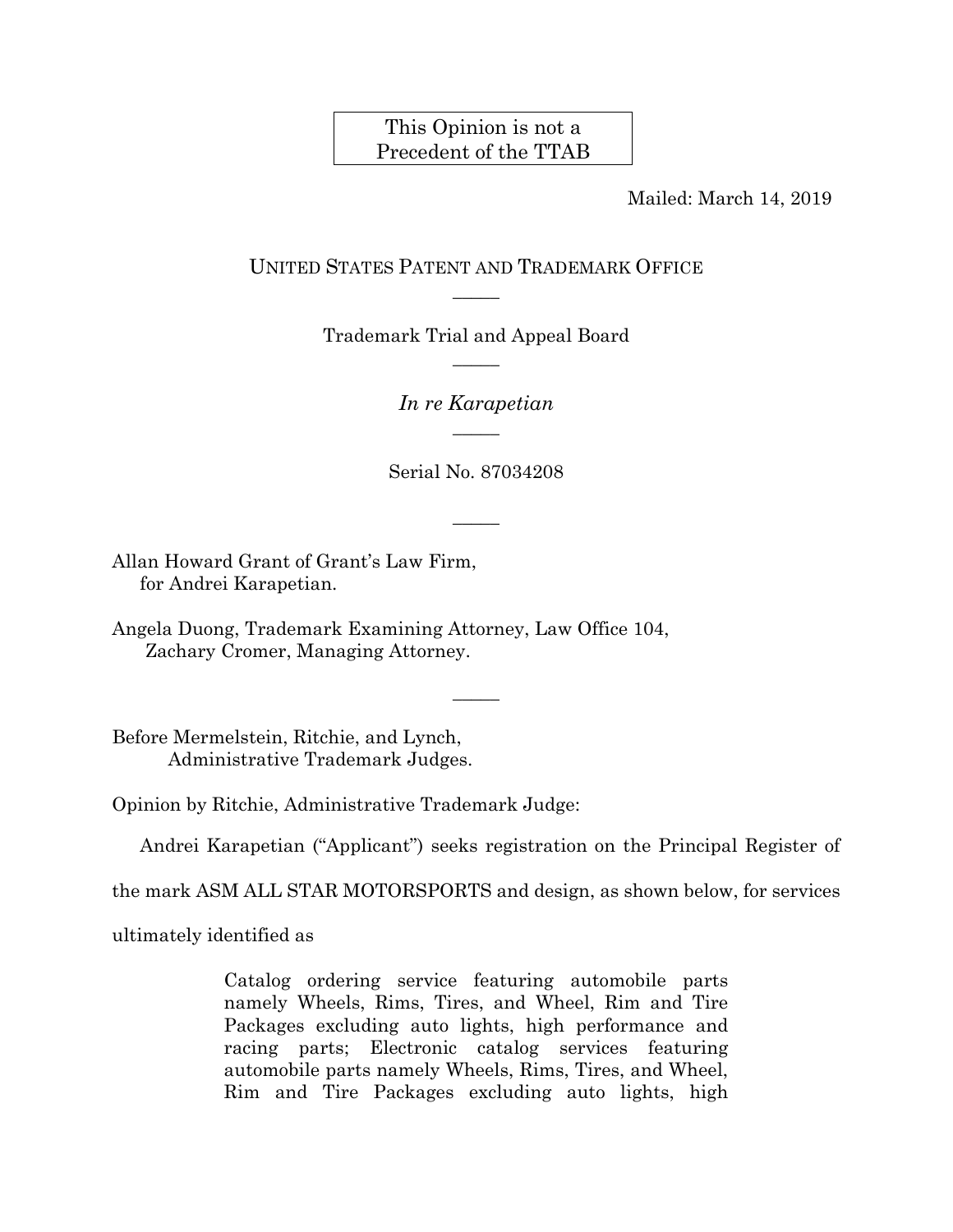performance and racing parts; Retail store services featuring automobile parts namely Wheels, Rims, Tires, and Wheel, Rim and Tire Packages excluding auto lights, high performance and racing parts; Computerized on-line retail store services in the field of automobile parts namely Wheels, Rims, Tires, and Wheel, Rim and Tire Packages excluding auto lights, high performance and racing parts; Conducting virtual trade show exhibitions online in the field of automobile parts namely Wheels, Rims, Tires, and Wheel, Rim and Tire Packages excluding auto lights, high performance and racing parts,

in International Class 351:

 $\overline{a}$ 



The application disclaims the exclusive right to use the term "MOTORSPORTS" apart from the mark as shown. The application contains the following description: The mark consists of a triangle with a star in the center and the following letters ASM positioned below the triangle and words ALL STAR MOTORSPORTS are positioned below both the triangle and letters ASM.

The Examining Attorney refused registration of Applicant's mark under Trademark Act Section 2(d), 15 U.S.C. § 1052(d), as likely to cause confusion,

<sup>1</sup> Serial No. 87034208, filed on May 12, 2016, pursuant to Section 1(a) of the Trademark Act, 15 U.S.C. § 1051(a) alleging dates of use and of first use on April 1, 2015.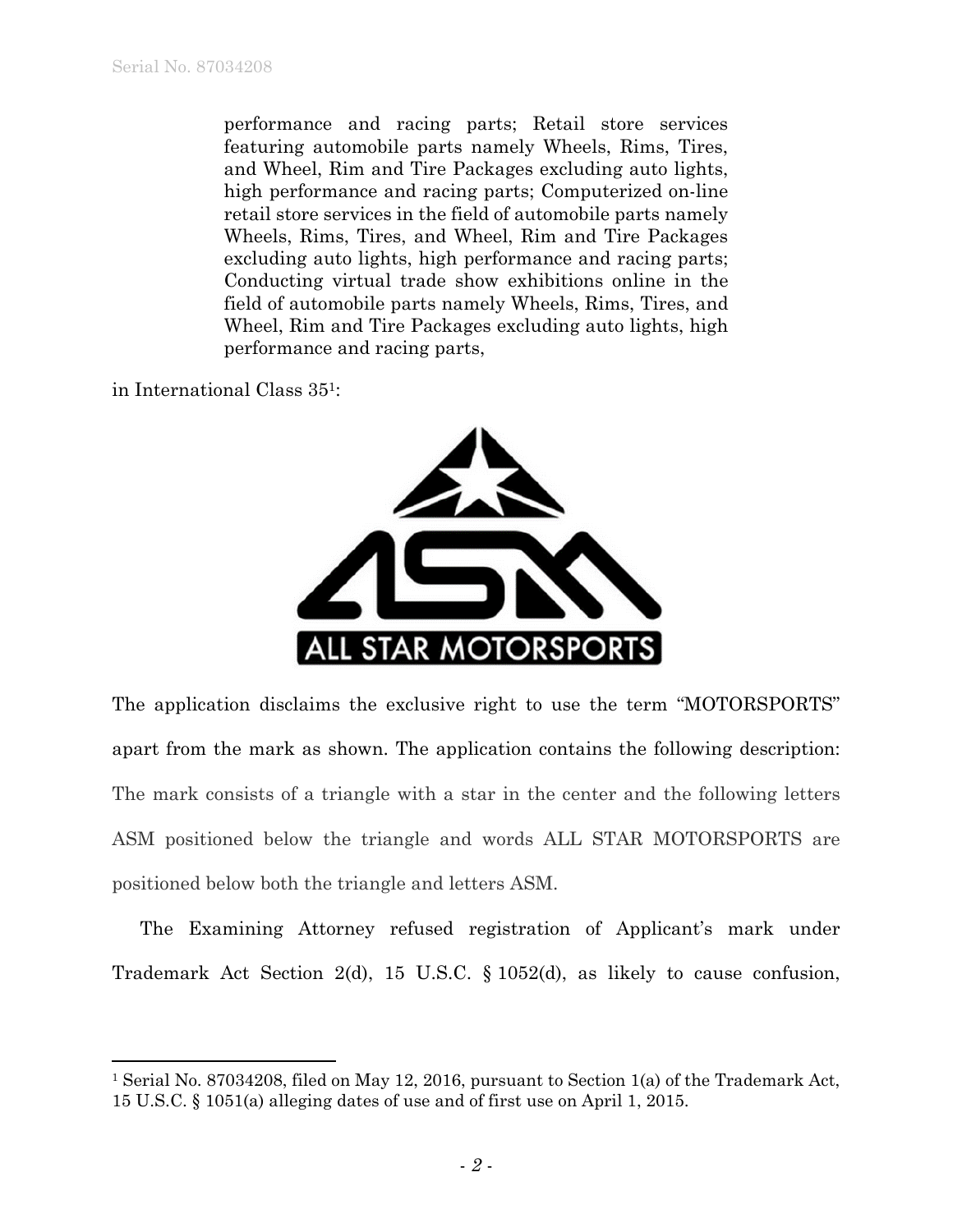1

mistake, or to deceive, based on the two registrations below, which are owned by different registrants:

1. The mark ALL STAR AUTO LIGHTS and design, as shown below, for "Wholesale and retail store services featuring automotive headlights," in International Class 35 (the "156 registration")<sup>2</sup>:



The registration disclaims the exclusive right to use the term "AUTO LIGHTS" apart from the mark as shown. The '156 registration contains the following description of the mark: The mark consists of a contemporary outline of an automobile, with "All Star" under it, and "Auto Lights" under the words "All Star."

2. The mark ALLSTAR PERFORMANCE and design, as shown below, for "Wholesale distributorship in the field of high performance and racing automotive parts and accessories," in International Class 42 (the "628 registration")3:

ALLSTAR

<sup>2</sup> Registration No. 3993156 issued July 12, 2011. Sections 8 and 15 affidavits accepted and acknowledged.

<sup>3</sup> Registration No. 2118628 issued December 9, 1987. Sections 8 and 15 affidavits accepted and acknowledged. Renewed.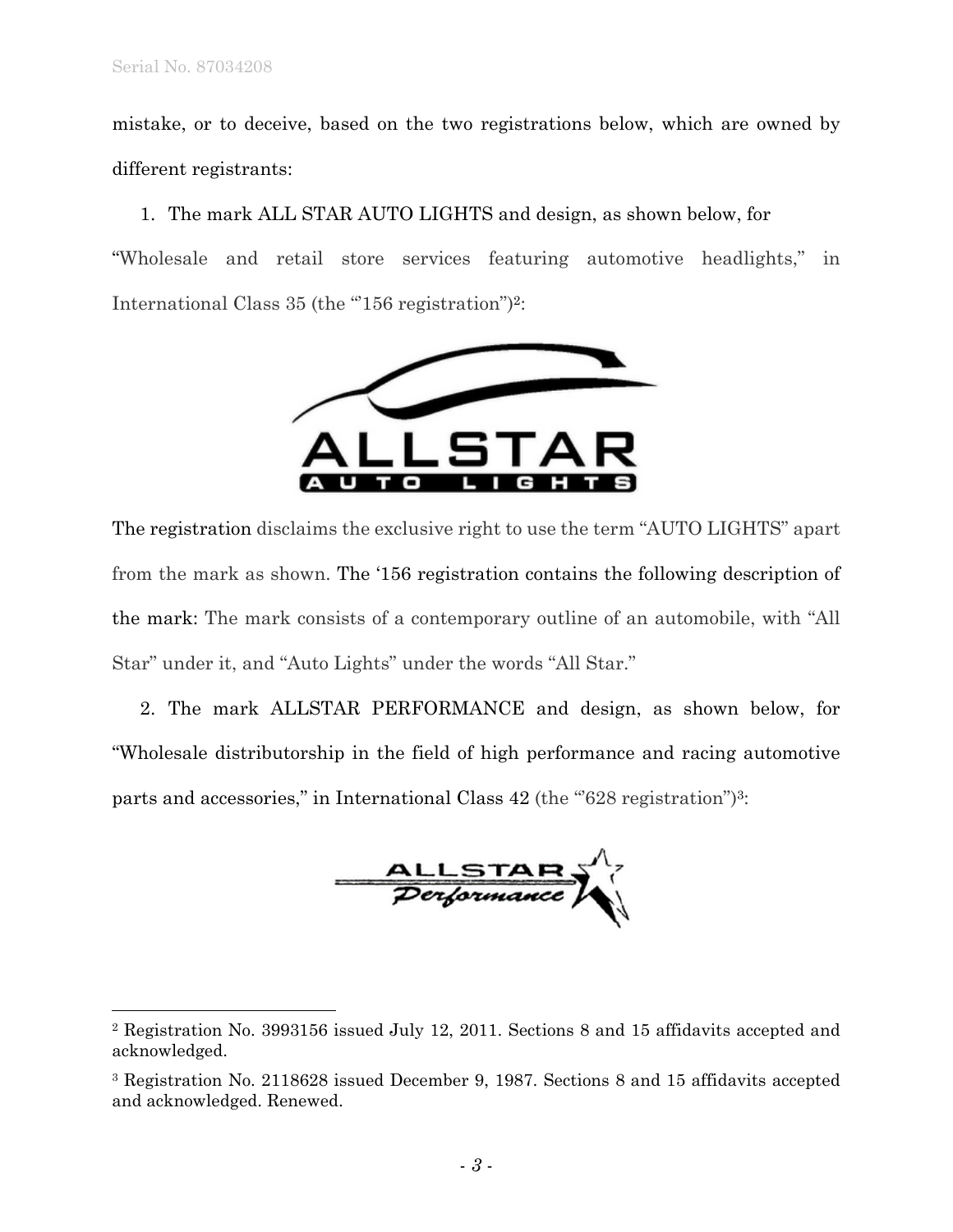The registration disclaims the exclusive right to use the term "PERFORMANCE" apart from the mark as shown.

After the Examining Attorney made the refusal final, Applicant filed a request for reconsideration. When the request for reconsideration was denied, Applicant filed this appeal, which is fully briefed. For the reasons discussed herein, we affirm the refusal as to both the '156 registration and the '628 registration.

I. Likelihood of Confusion

Our determination of the issue of likelihood of confusion is based on an analysis of all the probative facts in evidence that are relevant to the factors set forth in *In re E. I. du Pont de Nemours & Co.*, 476 F.2d 1357, 177 USPQ 563 (CCPA 1973). *See also In re Majestic Distilling Co.,* 315 F.3d 1311, 65 USPQ2d 1201 (Fed. Cir. 2003). In any likelihood of confusion analysis, two key considerations are the similarities between the marks and the similarities between the services. *See Federated Foods, Inc. v. Fort Howard Paper Co.,* 544 F.2d 1098, 192 USPQ 24 (CCPA 1976). *See also In re Dixie Rests. Inc.,* 105 F.3d 1405, 41 USPQ2d 1531 (Fed. Cir. 1997). We consider the *du Pont*  factors for which arguments or evidence were presented. The other factors, we consider to be neutral. We conduct our analysis as to each of the cited registrations, as discussed below.

### A. The Marks

We consider and compare the appearance, sound, connotation and commercial impression of the marks in their entireties. *Palm Bay Imps. Inc. v. Veuve Clicquot Ponsardin Maison Fondee En 1772*, 396 F.3d 1369, 73 USPQ2d 1689, 1692 (Fed. Cir.

- *4* -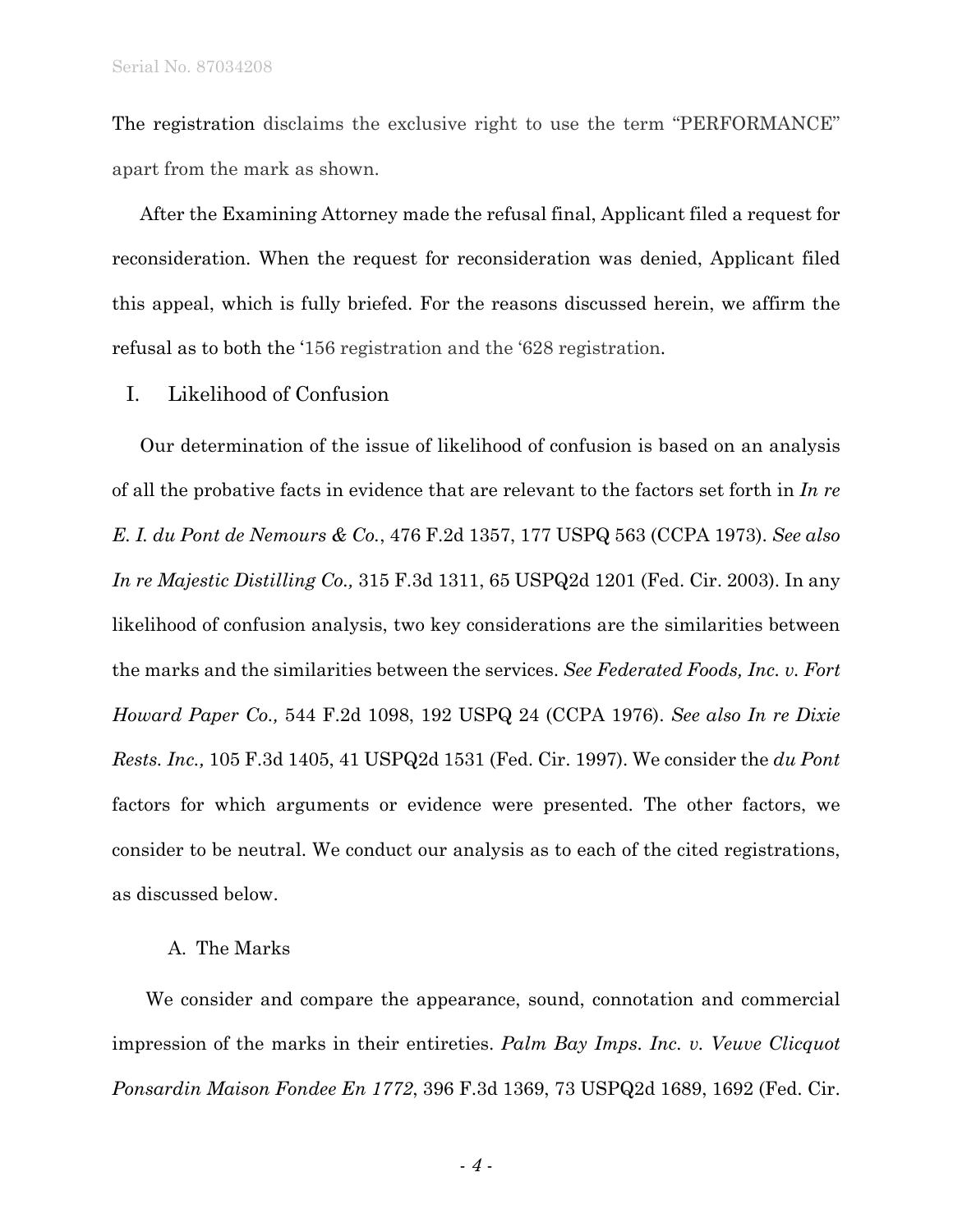

2005). We first consider the mark in the '156 registration,

which contains the literal element "ALL STAR AUTO LIGHTS" with a design



resembling the outline of an automobile. Applicant's mark, **ALL STAR MOTORSPORTS**, contains the literal element "ASM ALL STAR MOTORSPORTS," with a design of a star in a triangle. Both marks contain the literal element "All Star," either as a two-word term or as a compound word. In both marks, "All Star" is followed by a term that is descriptive of or generic for automotive goods, and that has been accordingly disclaimed. It is well-settled that disclaimed, generic or descriptive matter may have less significance in likelihood of confusion determinations. *See Cunningham v. Laser Golf Corp.*, 222 F.3d 943, 55 USPQ2d 1842, 1846 (Fed. Cir. 2000) ("Regarding descriptive terms, this court has noted that the 'descriptive component of a mark may be given little weight in reaching a conclusion on the likelihood of confusion.'") (quoting *In re Nat'l Data Corp.*, 753 F.2d 1056, 224 USPQ 749, 752 (Fed. Cir. 1985)); *In re Dixie Rests. Inc.*, 41 USPQ2d at 1533-34; *In re Code Consultants, Inc.,* 60 USPQ2d 1699, 1702 (TTAB 2001) (disclaimed matter is often "less significant in creating the mark's commercial impression").

Applicant's mark contains the additional literal element, "ASM" which, as presented in Applicant's mark, appears to simply be an initialism for "All Star Motorsports," and thus reinforces that wording in the mark. This is reflected in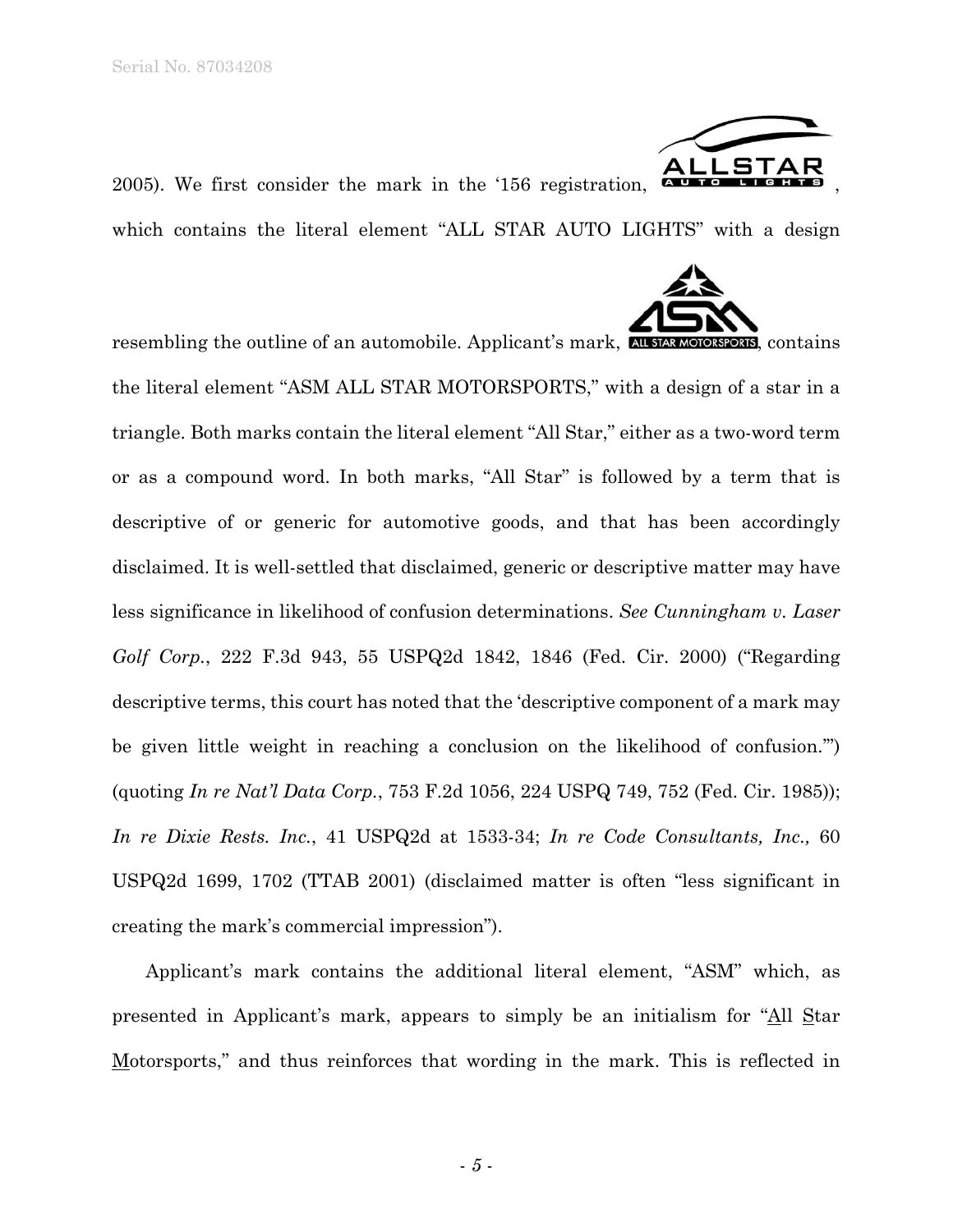$\overline{a}$ 

Applicant's display of the term "ALL STAR MOTORSPORTS" with only the first letter of each word highlighted:4



Furthermore, while we recognize that both marks have design elements, it is the wording by which consumers will call for or refer to the respective services. *See In re Viterra Inc.*, 671 F.3d 1358, 101 USPQ2d 1905, 1911 (Fed. Cir. 2012) (quoting *CBS Inc. v. Morrow,* 708 F.2d 1579, 218 USPQ 198 (Fed. Cir. 1983)). This is further evidenced by the designs of the respective marks, both of which emphasize the wording therein. Applicant's star design emphasizes the "All Star" aspect of its mark,

<sup>4</sup> As shown in Applicant's specimen, submitted with the May 12, 2016 application.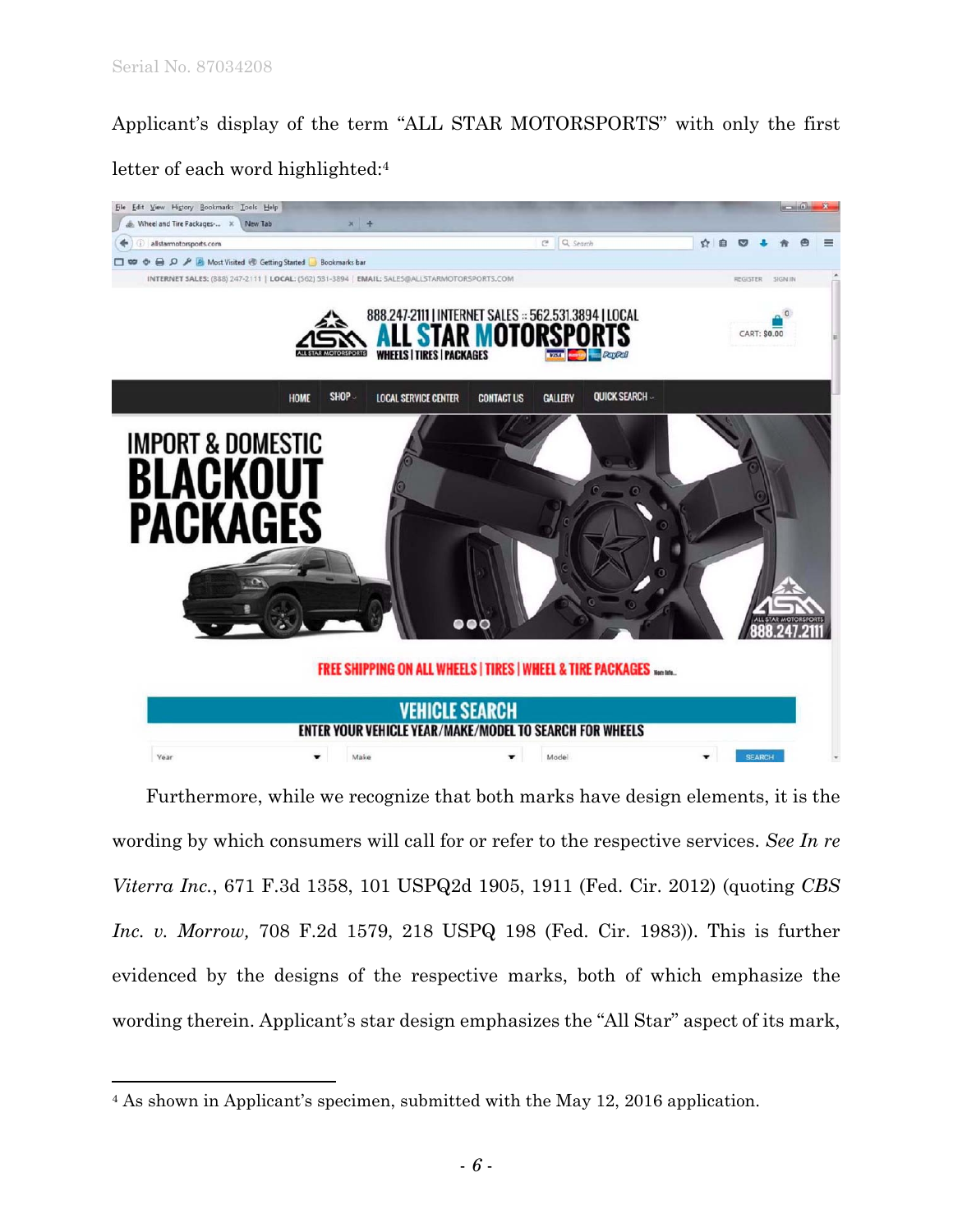a term shared with the registrant of the '156 registration. The mark in the '156 registration, meanwhile, contains a design that evokes the automotive nature of the goods identified by both Applicant and the registrant of the '156 registration.

Applicant referred in its brief to third-party registrations containing the term "All Star."5 The Examining Attorney objected to this reference, however, since copies of the registrations were not made of record. In order to make a third-party registration of record, a copy of the registration, either of the paper USPTO record, or taken from the electronic records of the Office, should be submitted. *In re Volvo Cars of N. Am. Inc.*, 46 USPQ2d 1455, 1456 n. 2 (TTAB 1998); and *In re Promo Ink*, 78 USPQ2d 1301, 1304 (TTAB 2006) (citing *In re Duofold Inc.*, 184 USPQ 638, 640 (TTAB 1974)). Merely listing such registrations, or referring to them in a brief, is insufficient to make them of record. *In re Dos Padres Inc.*, 49 USPQ2d 1860, 1861 n. 2 (TTAB 1998); *see also* Trademark Trial and Appeal Board Manual of Procedure ("TBMP") § 1208.02 (2018). Furthermore, as the Examining Attorney points out, the record should be complete prior to the filing of an appeal. Trademark Rule 2.142(d), 37 C.F.R. § 2.142(d). Accordingly, we sustain the objection.

Nevertheless, we take judicial notice of the relevant dictionary definition of "all star" as "composed wholly or chiefly of stars or of outstanding performers or participants."6 In this regard, we find the shared term "All Star" (or "Allstar") to be

1

<sup>5 10</sup> TTABVUE 6.

<sup>6</sup> Merriam-Webster.com. *See, e.g.*, *In re White Jasmine LLC,* 106 USPQ2d 1385, 1392 n.23 (TTAB 2013) (Board may take judicial notice of online dictionaries that exist in printed format or have regular fixed editions).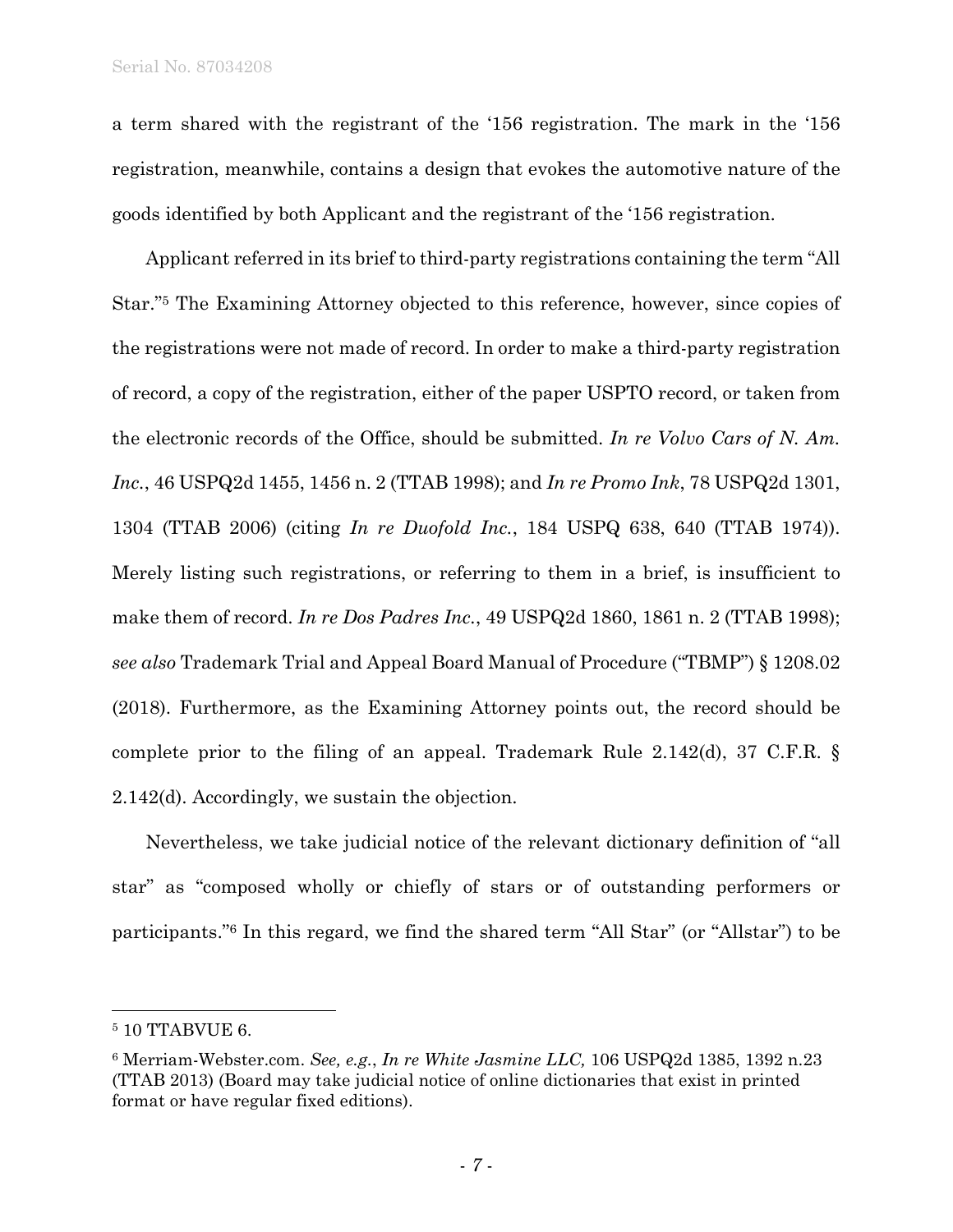somewhat suggestive of automotive services that are promoted as being best in class. Nevertheless, there is no evidence that the term is otherwise weak and entitled to a more narrow scope of protection. The disclaimed wording in each mark – "Auto Lights" and "Motorsports" respectively – contributes to a similar automotive impression. We find that, considering each mark in its entirety, the connotation and commercial impression of Applicant's mark and the mark in the '156 registration are similar.

We therefore find that in comparing the marks as a whole, while the Applicant's mark and the mark in the '156 registration have some dissimilarities in sight and sound, they have many similarities, which are further enhanced by the similarities in both connotation and commercial impression. The first *du Pont* factor favors finding a likelihood of confusion as to the '156 registration.

As for the mark in the '628 registration,  $\frac{\text{ALISTAR}}{\text{Performance}}$ , the mark contains the literal element "Allstar Performance" with a design of a star. As noted above,



Applicant's mark, ALL STAR MOTORSPORTS, contains the literal element "ASM ALL STAR MOTORSPORTS," with a design of a star in a triangle. Both marks contain the literal element "All Star," either as a two-word term or as a compound word. Both marks also contain a term that is descriptive of automotive goods, and that has been accordingly disclaimed. As discussed above, it is well-settled that disclaimed, descriptive matter may have less significance in likelihood of confusion determinations. With regard to the designs, as also discussed above, while we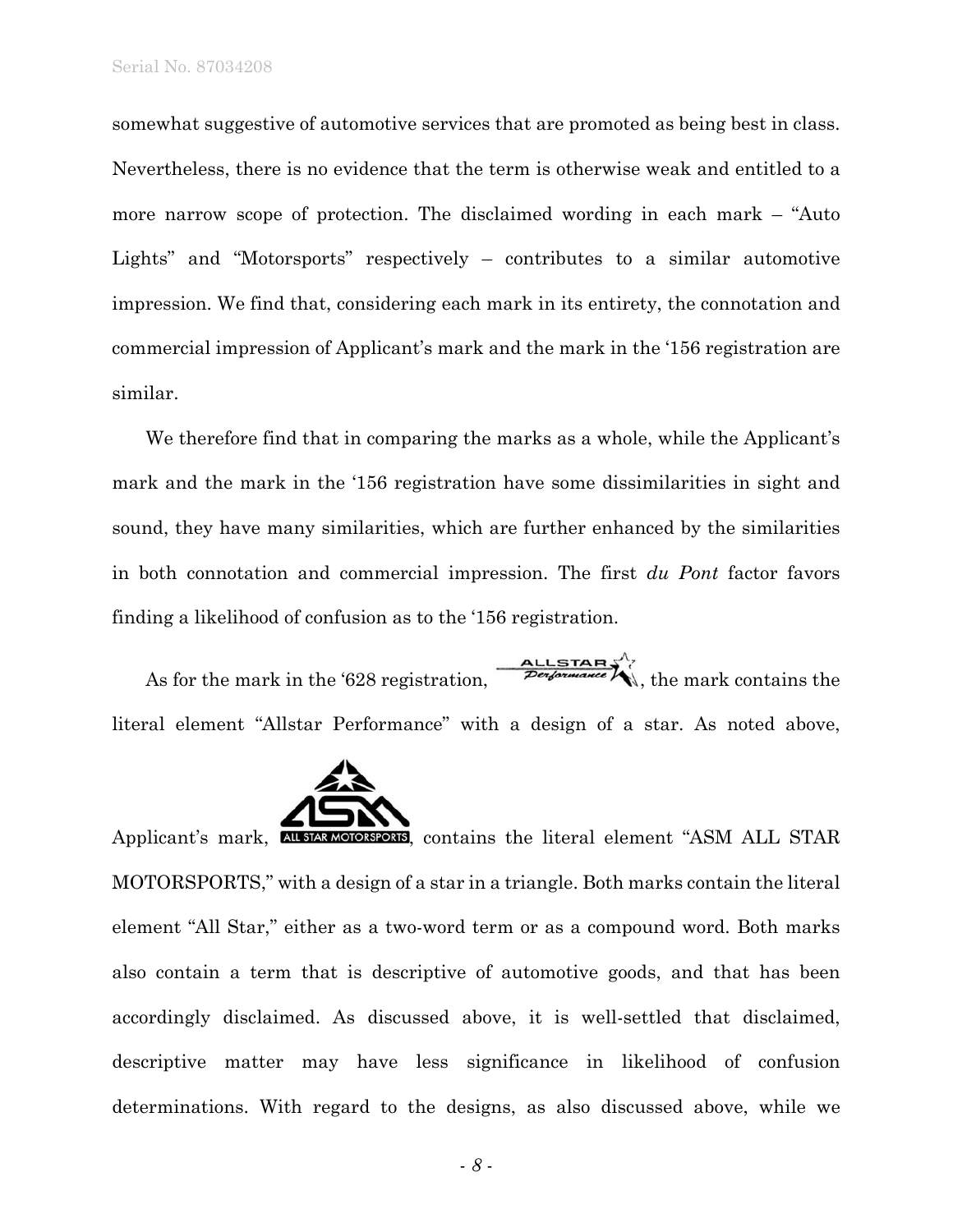consider the marks as a whole, it is typically the wording by which consumers will call for or refer to the respective services. *See Viterra,* 101 USPQ2d at 1911. For the reasons discussed above, we do not find the term "ASM" in Applicant's mark, which is likely to be perceived as an acronym, to significantly distinguish the marks.

We note that both Applicant's mark and the mark in the '628 registration contain a design of a star, which emphasizes the "All Star" term shared by both marks. While the star designs are slightly different, there is no evidence that star designs are weak with regard to automotive services, such that the mark in the '628 registration is entitled to a more narrow scope of protection. The shared wording and similar designs contribute to a similar connotation and commercial impression.

We therefore find that in comparing the marks as a whole, despite some dissimilarities in sight and sound, Applicant's mark and the mark in the '628 registration overall appear and sound fairly similar, and the similarities in both connotation and commercial impression contribute to the overall similarity of the marks. Therefore, the first *du Pont* factor favors finding a likelihood of confusion as to the '628 registration as well.

#### B. Services, Trade Channels and Purchasers

When considering the similarity or dissimilarity of the services, we note that services need not be identical or even competitive in order to support a finding of likelihood of confusion. Rather, it is enough that the services are related in some manner or that some circumstances surrounding their marketing are such that they would be likely to be seen by the same persons under circumstances which could give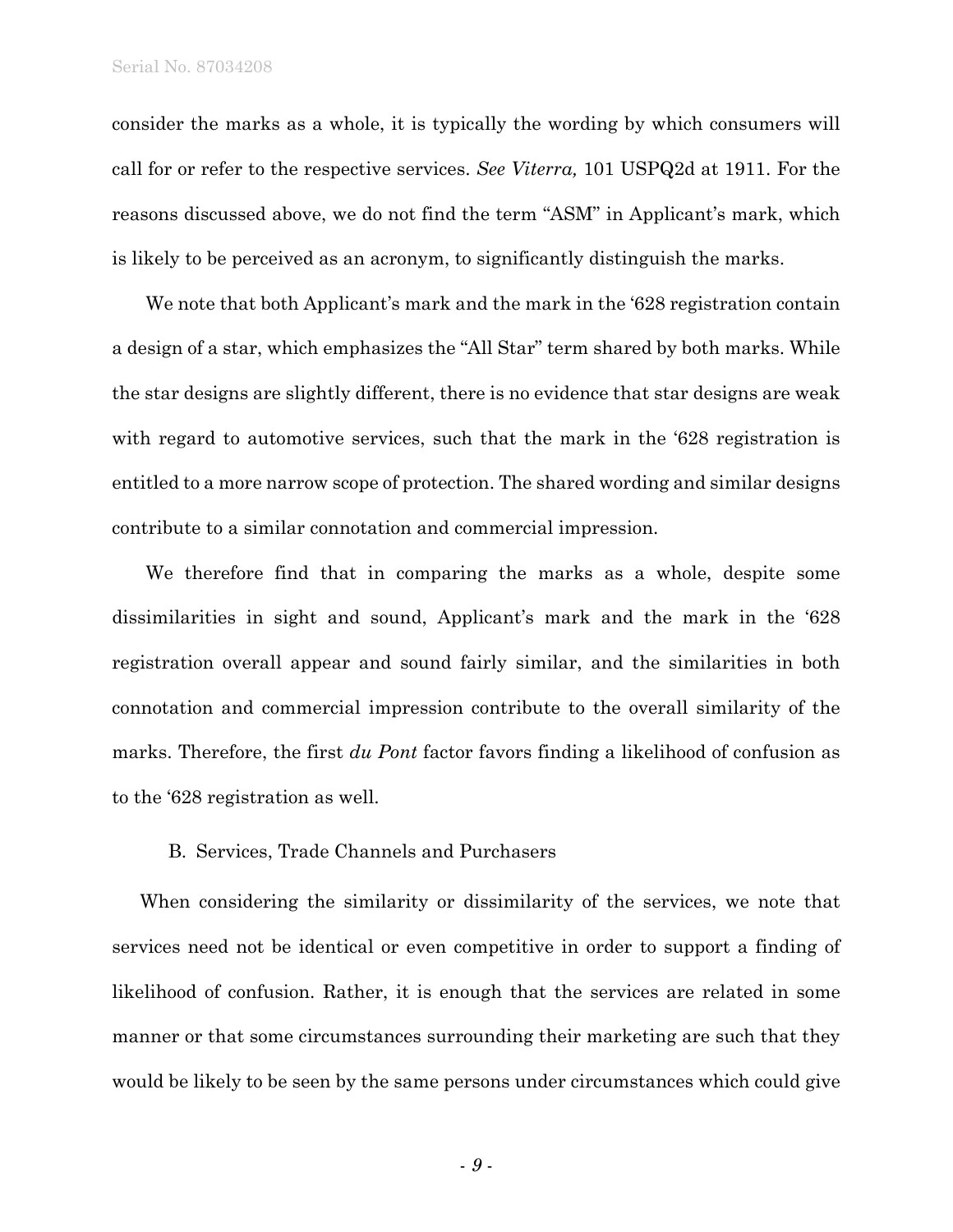rise, because of the marks used or intended to be used therewith, to a mistaken belief that they originate from or are in some way associated with the same source or that there is an association between the providers of the parties' services. *In re Melville Corp*., 18 USPQ2d 1386 (TTAB 1991). We consider this factor as to each of the cited registrations.

The '156 registration identifies "[w]holesale and retail store services featuring automotive headlights." The '628 registration identifies "[w]holesale distributorship in the field of high performance and racing automotive parts and accessories." In an apparent attempt to limit its application to avoid the inclusion of these specific goods, Applicant's identification, as ultimately amended, identifies

> Catalog ordering service featuring automobile parts namely Wheels, Rims, Tires, and Wheel, Rim and Tire Packages excluding auto lights, high performance and racing parts; Electronic catalog services featuring automobile parts namely Wheels, Rims, Tires, and Wheel, Rim and Tire Packages excluding auto lights, high performance and racing parts; Retail store services featuring automobile parts namely Wheels, Rims, Tires, and Wheel, Rim and Tire Packages excluding auto lights, high performance and racing parts; Computerized on-line retail store services in the field of automobile parts namely Wheels, Rims, Tires, and Wheel, Rim and Tire Packages excluding auto lights, high performance and racing parts; Conducting virtual trade show exhibitions online in the field of automobile parts namely Wheels, Rims, Tires, and Wheel, Rim and Tire Packages excluding auto lights, high performance and racing parts.

To show that these services are nevertheless related, the Examining Attorney submitted web evidence of retailers that offer both wheels or tires and automotive headlights, showing the services identified by Applicant in the '156 registration offered under the same mark. These include Auto Anything; Jegs; Pep Boys; Summit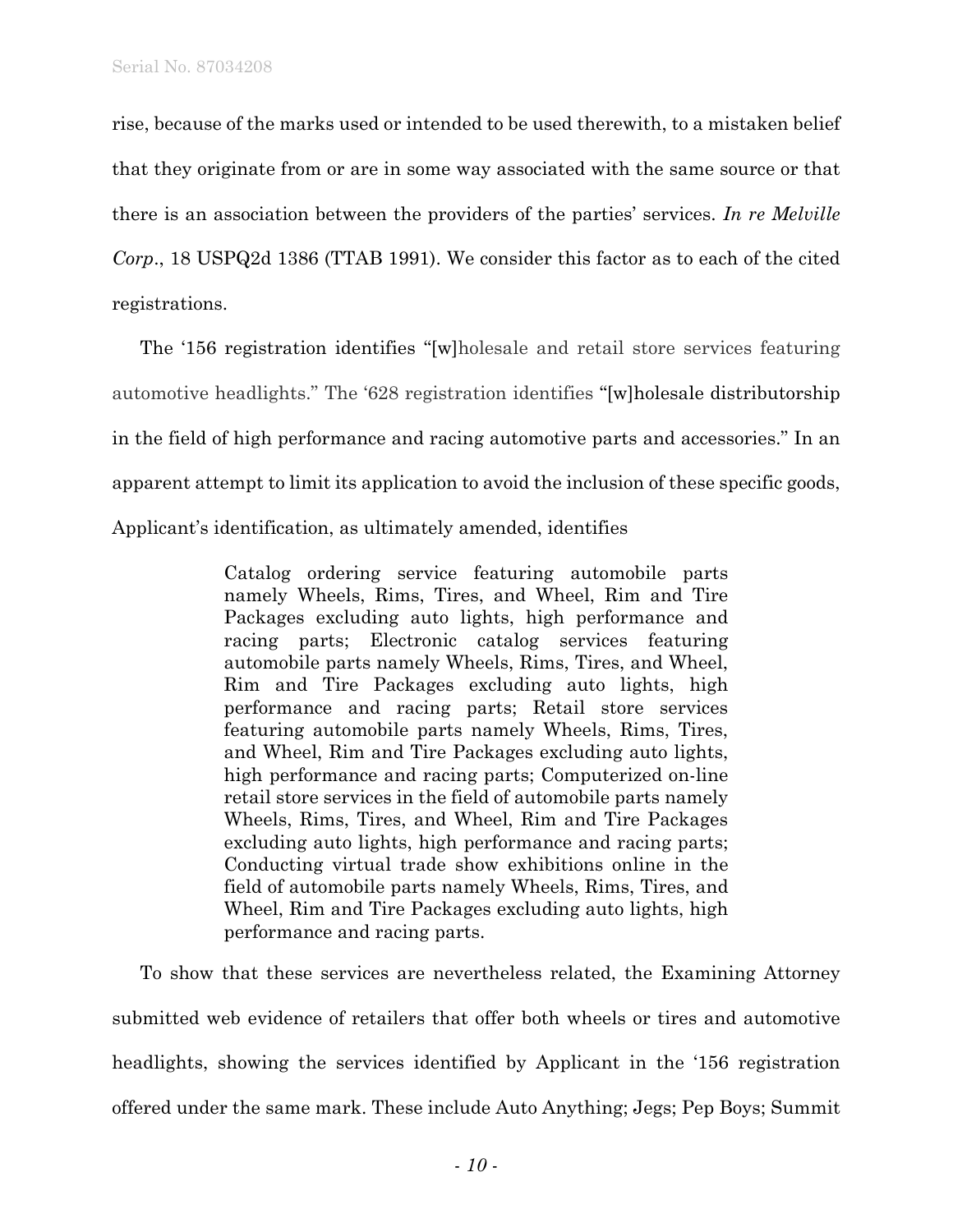Serial No. 87034208

 $\overline{a}$ 

Racing Equipment; Enjukuracing; and Lightning Force Performance. The Examining Attorney also submitted third-party websites that advertise the sale of wheels or tires, as identified by Applicant and of high-performance automotive parts and accessories as identified in the '628 registration. These include the following: JC Whitney; CarID; Pep Boys; Summit Racing Equipment; S&W Performance Group; Enjukuracing; Bryant Racing Equipment, Inc.; Smith Family tire & automotive; and Lightning Force Performance.7

The Examining Attorney further supported the relatedness of the services by submitting copies of third-party registrations that identify both "retail" and "whole sale" services in connection with various "automotive vehicle parts and accessories" (Registration No. 2937233) or "retail" and "wholesale" services in connection with "vehicles" and vehicle-related services. (Registration No. 5200648).8 Copies of usebased, third-party registrations may help establish that the goods are of a type which may emanate from a single source. *See In re Albert Trostel & Sons Co.,* 29 USPQ2d 1783, 1785 (TTAB 1993).

In addition to demonstrating the similarity of the services, these registrations show the similarity of the channels of trade for the application and for both registrations, including via retail and wholesale means of selling automobile parts and accessories. As to the channels of trade, web evidence in the record further shows

<sup>7</sup> Attached to April 4, 2017 Office Action, at 16, 23; November 8, 2017 Final Office Action, at 7, 12, 16-20, 24-26; June 4, 2018 Denial of Request for Reconsideration at 48, 65-72, 77-78, 80, 84-85.

<sup>8</sup> Attached to June 4, 2018 Denial of Request for Reconsideration, at 3, 24.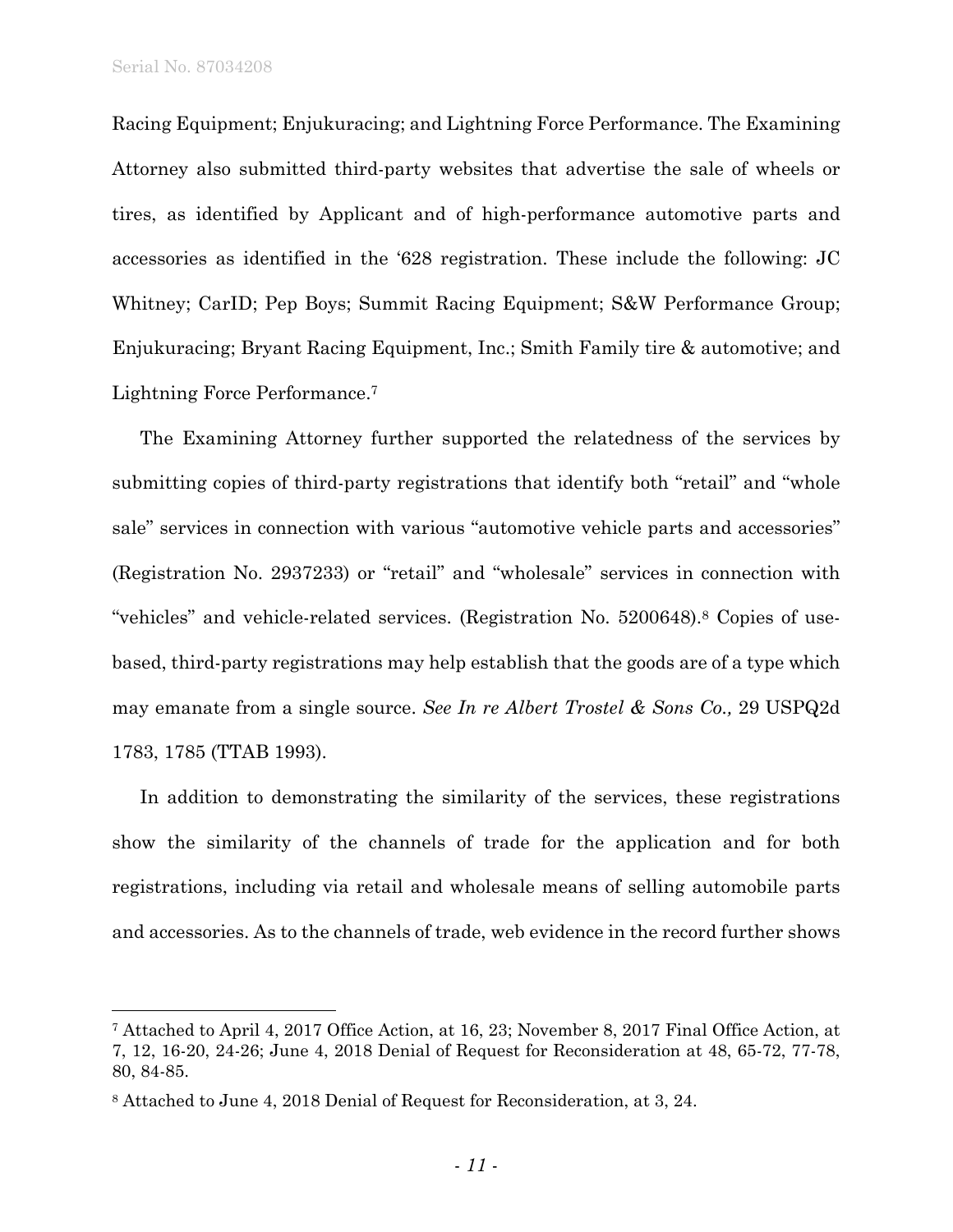that consumers may expect both retail (or more specifically online retail) and wholesale services of selling automobile parts offered together from a single source.

The web page for Enjuku Racing states "We also wholesale the following manufacturers for dealers that are interested," going on to list, among others, Volk Racing wheels, which are also listed as available for online retail purchase.9 The Examining Attorney also included the following excerpt of a news article from Investor's Business Daily, which notes that retail chains have increasingly been serving as wholesale distributorships for automobile parts and accessories:

In days of old, auto parts companies mainly lured the DIY – do-ityourself tinkerer. Professional mechanics and repair shops ordered their parts through dealership parts desks. But the retail chains have been gradually gaining more of the commercial or wholesale market, what the retailers now label the DIFM (do-it-for-me) market.10

We thus find that the services in the application and those of both cited registrations are related and are likely to travel through similar and even overlapping channels of trade to some of the same classes of consumers, including members of the public as well as to specialists. The second and third *du Pont* factors favor finding a likelihood of confusion.

C. Conditions of Sale

1

Applicant urges us to consider the sophistication and degree of purchaser care likely to be exercised by purchasers of the automobile parts at issue in this proceeding, arguing that the relevant consumers "are careful, sophisticated

<sup>9</sup> Attached to June 4, 2018 Denial of Request for Reconsideration at 65-72.

<sup>10</sup> Attached to June 4, 2018 Denial of Request for Reconsideration at 88-90.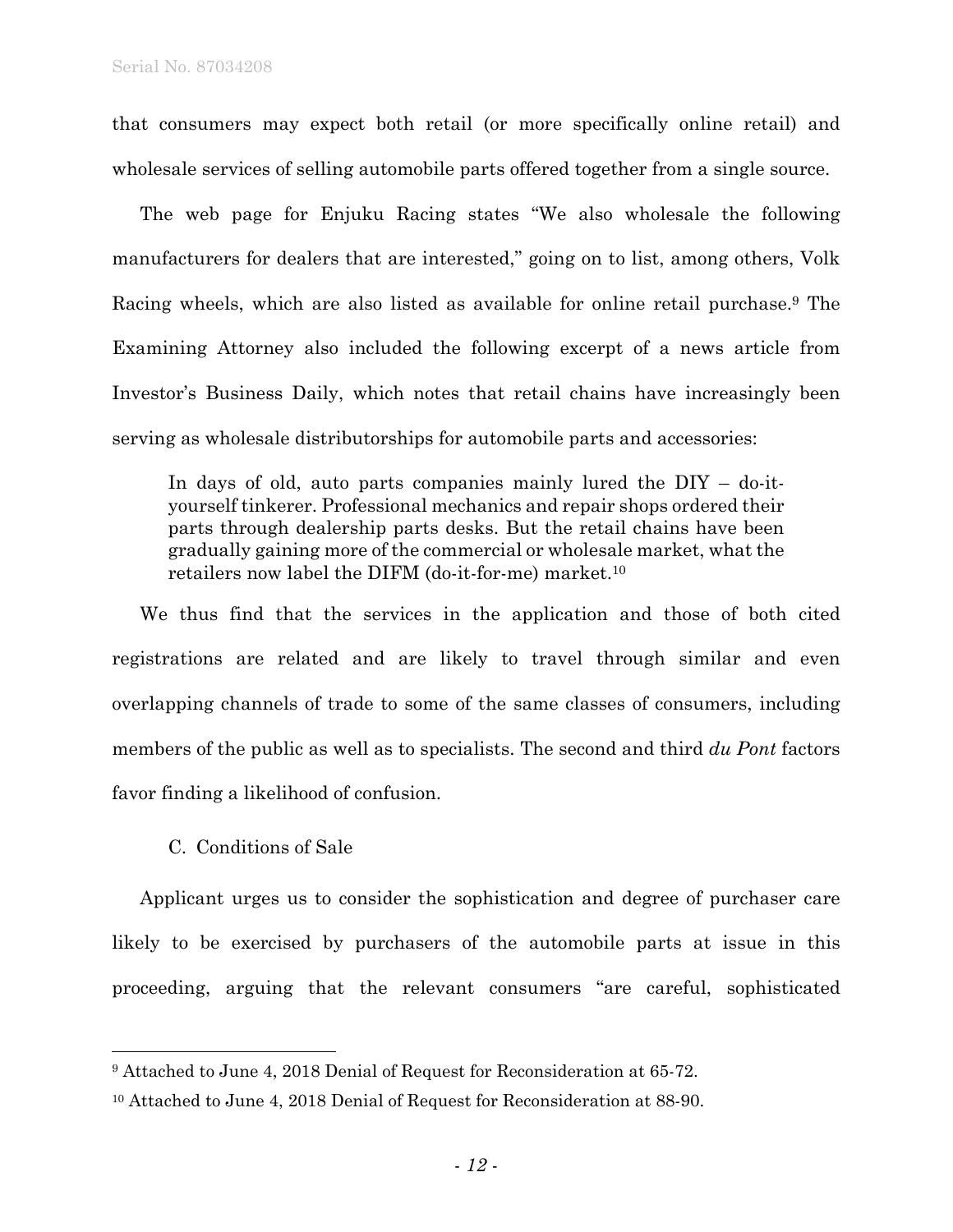Serial No. 87034208

purchasers that are unlikely to buy these items on impulse."11 The Court of Appeals for the Federal Circuit has noted, with regard to retail and wholesale services for automobiles and parts, that an analysis of sophistication must be considered "with respect to users as well as actual purchasers." *In re Shell Oil Co.,* 992 F.2d 1204, 26 USPQ2d 1687, 1690 (Fed. Cir. 1993) (finding a likelihood of confusion and quoting *Octocom Sys. Inc. v. Houston Computer Servs. Inc.,* 918 F.2d 937, 16 USPQ2d 1783, 1787 (Fed. Cir. 1990)).

Even if we were to assume that some of the relevant consumers may exercise a certain degree of care in selecting automobile parts, especially wholesale purchasers who might be expected to exercise some heightened care in their purchasing decisions, it is nevertheless well-established that even sophisticated consumers are not immune from source confusion where both the goods (or, as here, services) and the marks are similar. *See Cunningham v. Laser Golf Corp.*, 222 F.3d 943, 55 USPQ2d 1842, 1846 (Fed. Cir. 2000); *Top Tobacco LP v. N. Atl. Operating Co.,* 101 USPQ2d 1163, 1170 (TTAB 2011) (finding that although "it stands to reason wholesale buyers should be accorded a higher degree of purchaser sophistication over the general public in terms of determining susceptibility to confusion," nevertheless, such consumers "are not immune from source confusion." (cites omitted)).

Overall, we find this factor to be neutral or to weigh slightly against finding a likelihood of confusion. *See Stone Lion Capital Partners, LP v. Lion Capital LLP,* 746 F.3d 1317, 110 USPQ2d 1157, 1163 (Fed. Cir. 2014) (affirming that TTAB properly

 $\overline{a}$ 

<sup>&</sup>lt;sup>11</sup> 10 TTABVUE 19.